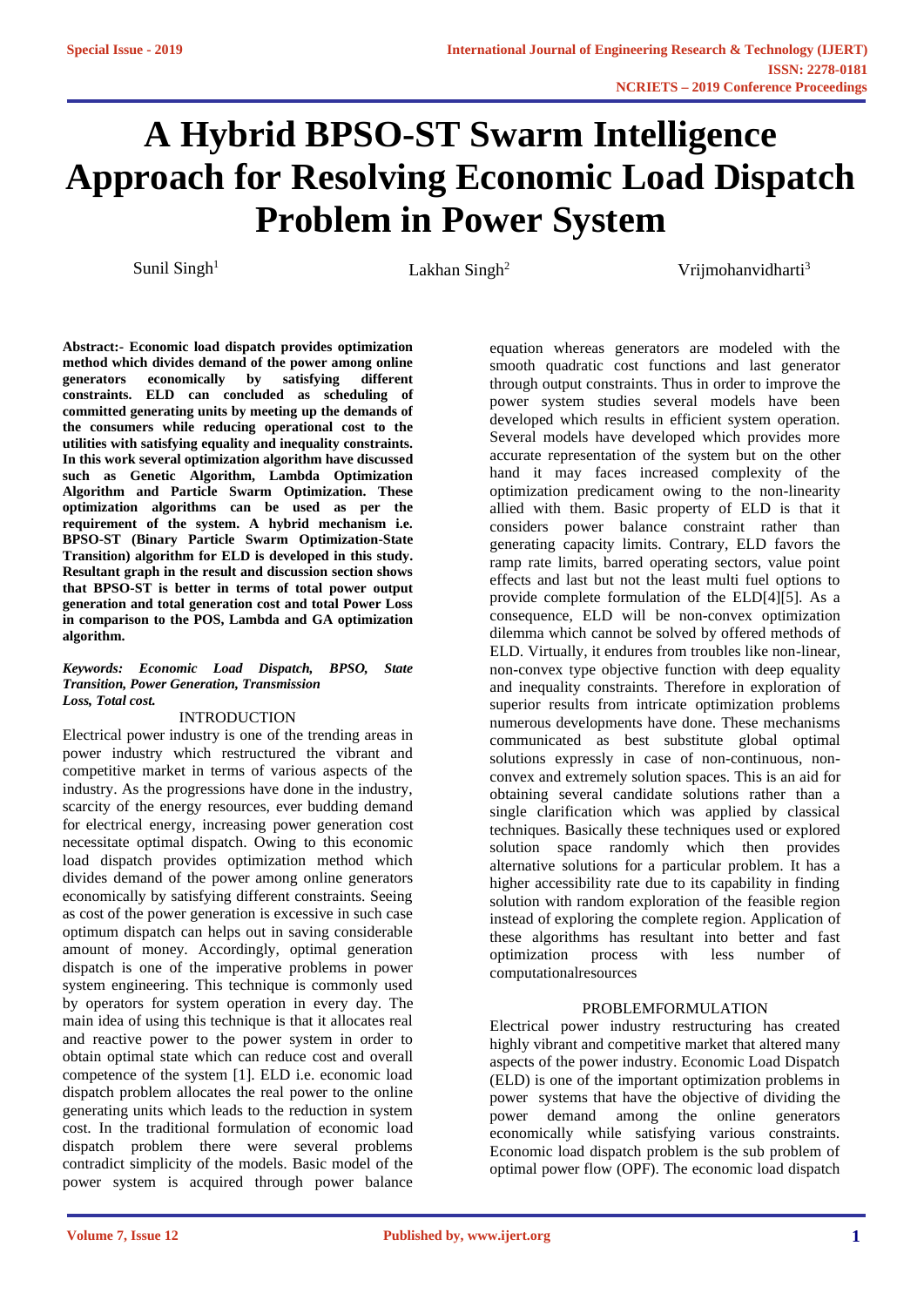is defined as the process of allocating generation levels to the generating units, so that the system load is supplied entirely and most economically. For the connection between the two systems it is important that the expenses should be minimized. To describe the production level, each unit in the system is defined, so that the total cost of the system is calculated. The expenses should be less. Economic load dispatch

minimize the cost incurred on power generating and transmission. The methodology of proposed technique is implemented in followingsteps:

A. First step is to set power generator parameters. Every generator has its own parameters such amount of generated



problem is the sub problem of optimal power flow (OPF). The main objective of ELD is to minimize the fuel cost while satisfying the load demand with transmission constraints. So main aim of ELD is to minimize the expense of thesystem

#### PROPOSEDWORK

The objective of the Economic Dispatch Problems (EDPs) of electric power generation is to schedule the committed generating units outputs so as to meet the required load demand at minimum operating cost while satisfying all units and system equality and inequality constraints. The Economic Dispatch Problem is solved by specialized computer software which should honor the operational and system constraints of the available resources and corresponding transmission capabilities. Recently, global optimization approaches inspired by swarm intelligence and evolutionary computation approaches have proven to be a potential alternative for the optimization of difficult EDPs. In the proposed work the solution of economic load dispatch will be done by using the swarm intelligence approach mostly the work is done on basis of GA, ACO. PSO etc. out of which the better working is done by using the GA because the binary data is used for the solution which has much capability to provide the variation in the data. So inspired from that the proposed algorithm will work on the binary data based PSO with hybridization of state transition The proposed technique uses the BPSO in order to

power, amount of total lost transmission etc. The parameters are generated on the basis of someequations.

- B. After setting the power generator parameters the power requirement or demanded power of various units will beentered.
- C. Now generate random population. In BPSO the generation of random population is an importantstep.
- D. Now calculate the cost incurred on generating the power by using cost characteristicequation**.**
- E. Now evaluate the minimum or maximum range of generated power from the above calculatedcost.
- F. Number of iterations will execute in order to find the best fitnessvalue.
- G. Now apply proposed BPSO and state transition for optimizing the fitness value from obtained set of fitnessvalue.

Evaluate the final output and various parameters such as total generated power. Total power loss, total Fig.1 Block diagram of

proposed work

### RESULTS ANDEXPERIMENTS

This section provides a overview to the results that are obtained after implementing the proposed work i.e.

- Hybridization of BPSO and ST optimization for ELD.Fig.2 depicts the power generation by 6 power
- $\bullet$  plants in case of proposed work. The x axis in the graph shows the number of power plants and y axis calibrates
- $\star$  the values corresponding to the power generation. The power generation varies from 0 to 200 MW. The power generation corresponding to P1 is observed to 14 MW,
- for P2 it is 91 MW, for P3 it is 99 MW, for P4 it is 145 MW, for P5 it is 181 MW and for P6 it is 185MW.
	-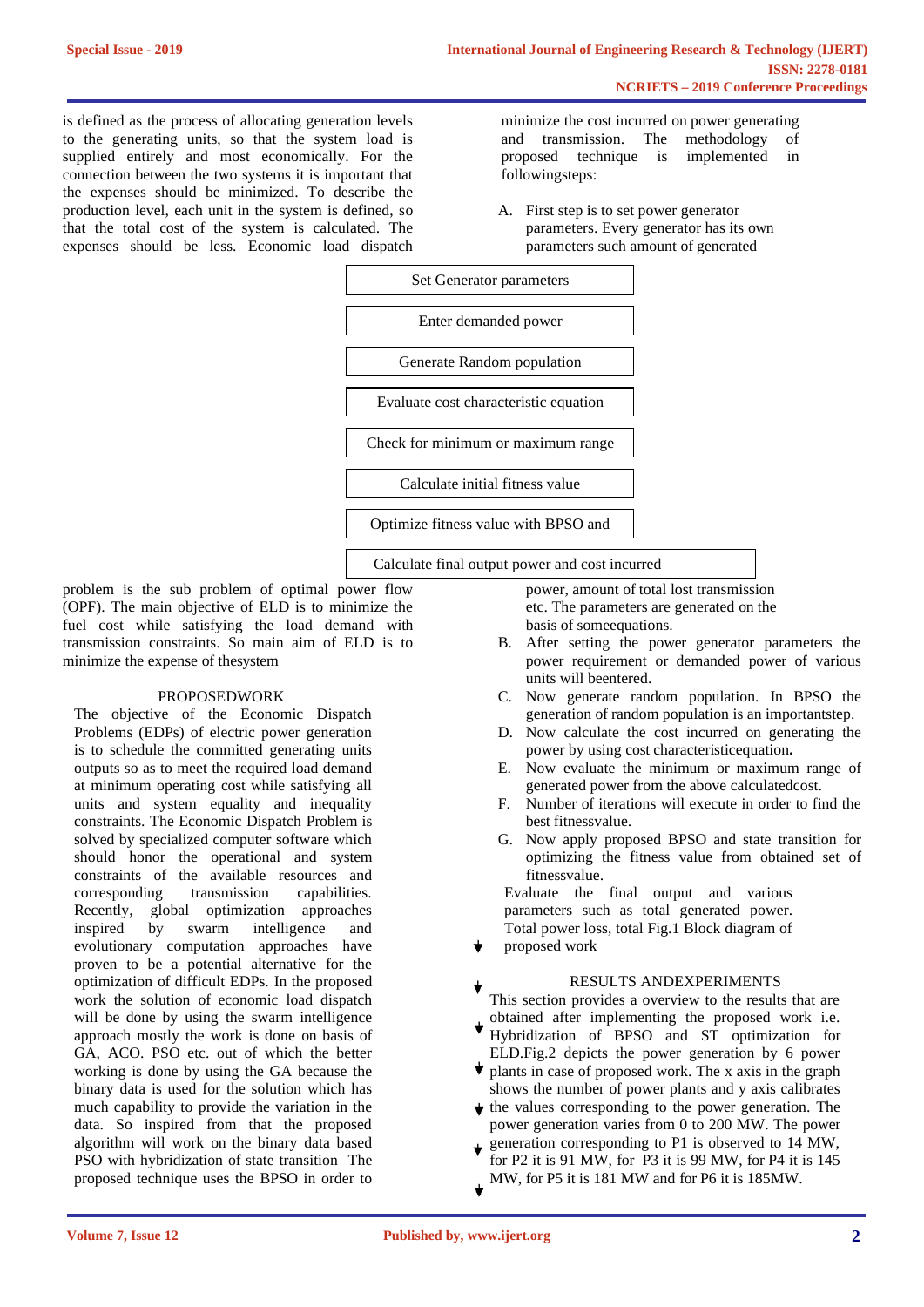

## Fig.3 Cost of Power Plant

The fig.3 depicts the overall cost of proposed work with respect to the number of iterations in a power system. The major objective of ELD is to reduce the overall cost incurred on power generation system. The x axis in graph below shows the number of iterations that varies from 0 to 20 and y axis shows the cost in \$/hour. As per

the observation from the graph below, it can be said that the cost incurred on power generation in proposed work is getting lower as the number of iteration getincrease



The graph in fig.4 shows the fitness value that is achieved in proposed work. The graph shows the fitness value with respect to the number of iterations in power generators. When the iteration number was 2 than the fitness value was 0.9682 which was quite high. At 20<sup>th</sup> iteration, the achieved fitness value was 0.6244. The proposed work finds the optimal solution continually, thus the decrement in the

fitness value can be seen after each iteration. This is done to find out the optimal solution for power generation plant.

The graph in fig. 5shows the curve of power loss in power system with respect to the given number of iterations. There are total 20 iterations. On the basis of the graph drawn it can be concluded that the power loss in proposed work is 37.92 MW at the time of first iteration which is quite highest but it comes to the 12.97 MW at  $20<sup>th</sup>$  iteration.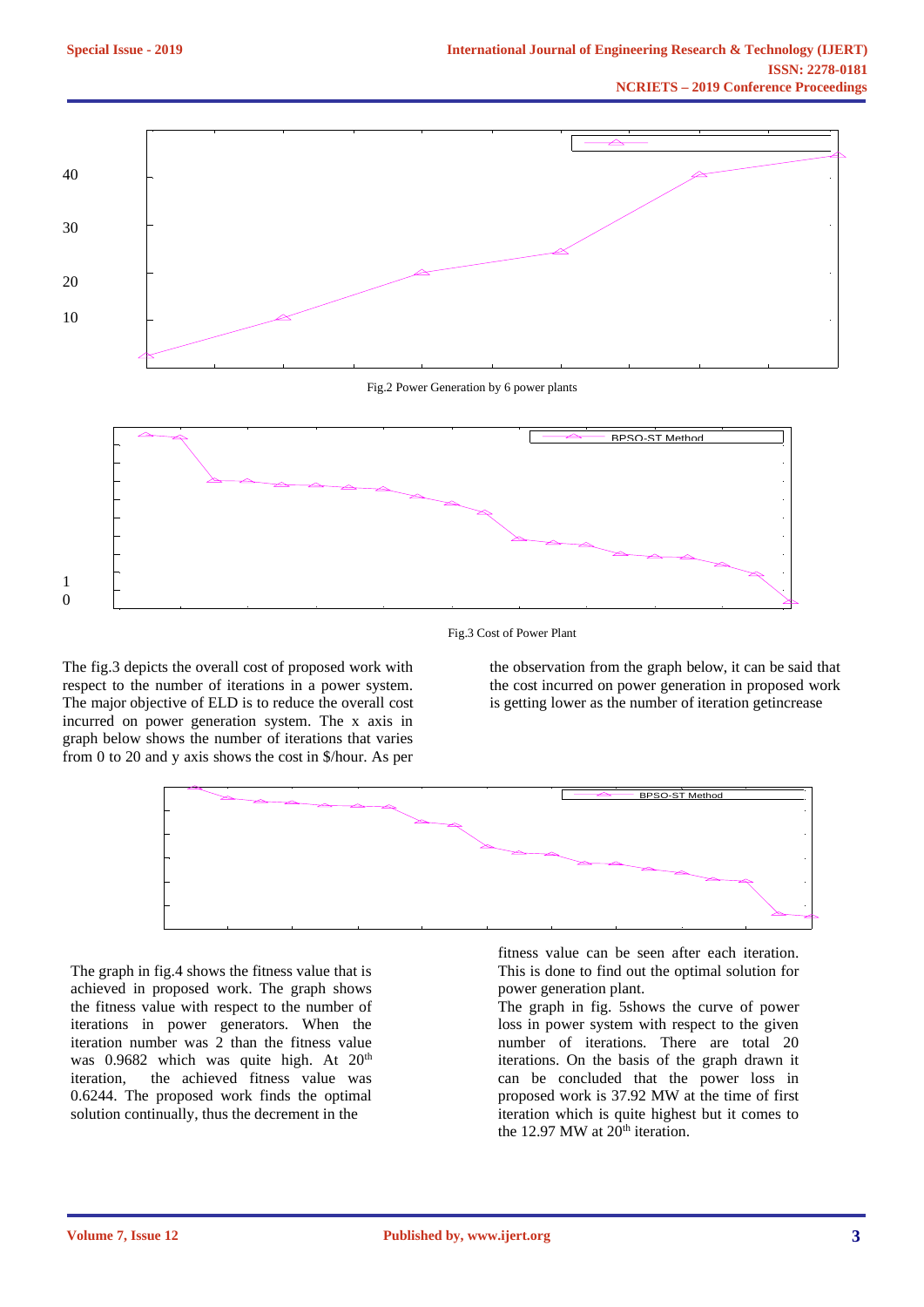

The graphs make it sure that the proposed work has best power generation in comparison to the traditional optimization techniques. The table I below comprised of the power generation by the all of the optimization technique in all power plants. On the basis of the values of the table I, it is concluded that the BPSO-ST is the optimization technique that optimizes the power generation to a better level in comparison to all of the technique

The graph in fig.7 shows the comparison of proposed and existing optimization techniques for optimizing the performance of the power generation systems. The comparison is done on the basis of the optimized power generated by the system. The graph depicts that the proposed work is more efficient to generate the optimized power generation system. The proposed work generates the 715 MW, Lambda system generates the 720 MW, GA method generates the 719 MW, and PSO generates the 719 MW. Thus it is proved that the more optimized power is generated by the BPSO-ST method. The table II depicts the values that are obtained from the graphbelow

| Power Plant    | Lambda Method | GA Method | <b>PSO</b> Method | <b>BPSO-ST</b> |
|----------------|---------------|-----------|-------------------|----------------|
|                |               |           |                   | Method         |
| P1             | 28.81         | 28.81     | 28.81             | 14             |
| P <sub>2</sub> | 10            | 14.38     | 10                | 91             |
| P <sub>3</sub> | 109           | 109       | 119               | 99             |
| P4             | 114           | 128.7     | 118.7             | 145            |
| <b>P5</b>      | 238.1         | 224.5     | 230.8             | 181            |
| P6             | 225.4         | 214.9     | 214.9             | 185            |

Fig.7 Comparison of optimization techniques with respect to the Power Generation

| Table -2            |       |  |  |
|---------------------|-------|--|--|
| Techniques          | Value |  |  |
| <b>BPSO-ST</b>      | 717MW |  |  |
| <b>PSO</b>          | 719MW |  |  |
| <b>GA</b>           | 719MW |  |  |
| Lambda Optimization | 720MW |  |  |

The graph in fig. 8 shows the comparison of BPSO-ST method with rest of the considered optimization technique in the terms of total generation cost incurred on the system. The objective of the ELD system is to reduce the total power generation cost to make it more feasible for the customer. The graph below illustrates that the generation cost of BPSO-ST optimization technique is quite lower in comparison to the Lambda

method, GA and PSO. The table III depicts the values of total generation cost of all the considered techniques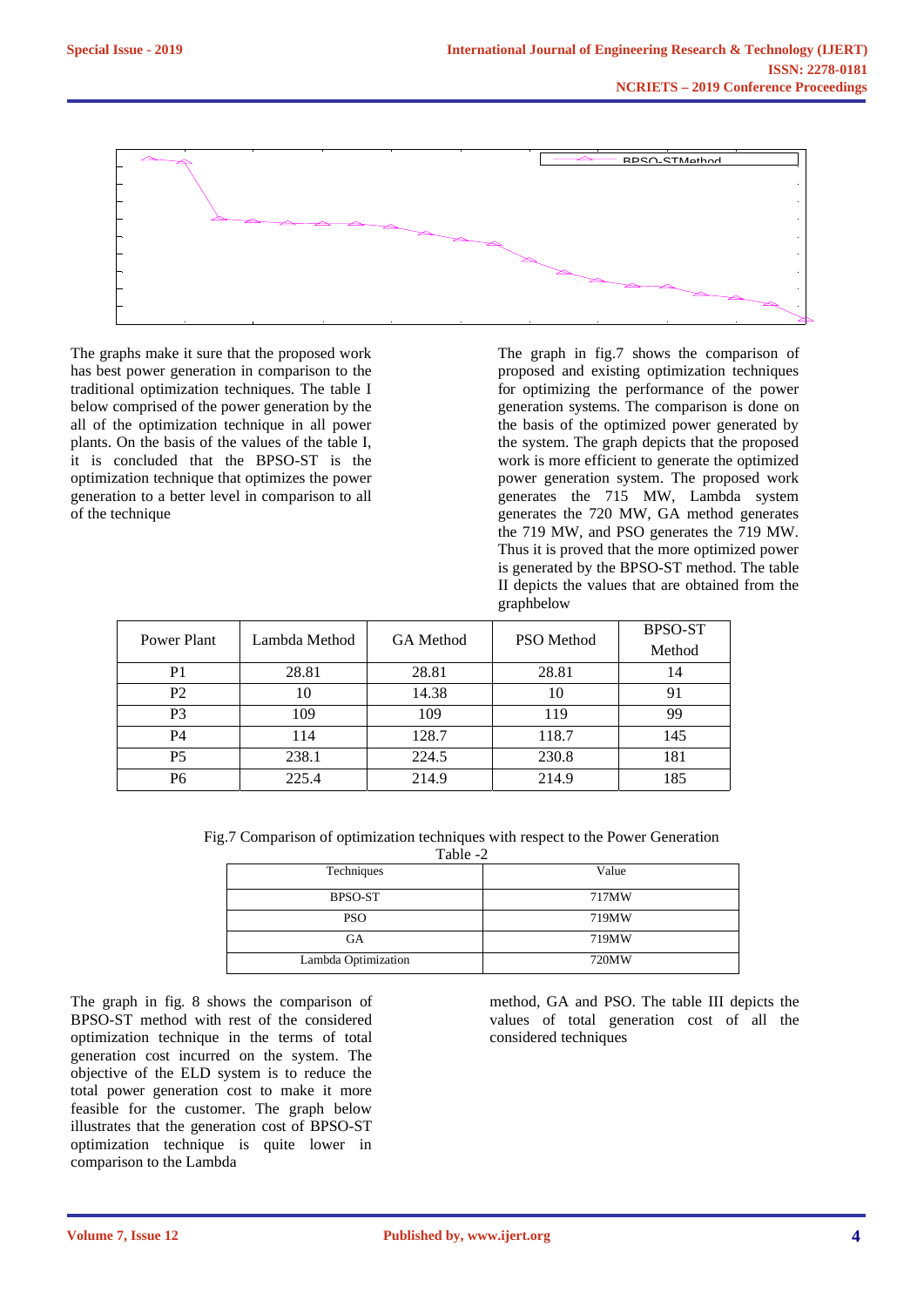

Different Method

Fig. 8 Comparison of optimization techniques with respect to the Total Generation Cost

 $Table 3$ 

| 1. WO 1. P          |                     |  |
|---------------------|---------------------|--|
| Techniques          | $Cost(\frac{f}{h})$ |  |
| <b>BPSO-ST</b>      | 36900               |  |
| PSO                 | 36900               |  |
| GA                  | 36900               |  |
| Lambda Optimization | 30400               |  |

The comparison graph in fig.9 depicts the total power loss in BPSO-ST, PSO, GA and Lambda optimization techniques. The total power loss should be low always in a power generation system. The obtained total power loss in BPSO-ST is 8.9 MW and it is much lesser than 19.4 MW, GA 19.4 MW, 20.2 MW in PSO, GA and Lambda optimization respectively. Table IV shows the Total power Loss of BPSO-St, PSO, GA and Lambda Optimizationmechanism

## **CONCLUSION**

Economic Load Dispatch is the process known for distributing load in such a way so that economic cost of the power system should be used less and requirement of the consumer fulfilled. Thus in this work different optimization algorithms have been studied which can be used to evaluate proper distribution of load over the power systems. Evaluation has been done between PSO, GA, Lambda optimization and proposed hybrid BPSO-ST which ensures that BPSO-ST outperforms among them. Several parameters such as total power output, total generation cost and total power loss have been discussed. These parameters conclude that BPSO-ST is efficient, effective and optimized than other optimization technique. As various optimization algorithms have been evaluated in this work where BPSO-ST declares as an efficient technique.

In future, more amendments can be done by collaborating the chaotic map search mechanism with present work in order to enhance the procedure of population generation. This will be an aid to consider multiple cases also.

#### **REFERENCE**

- [1]. Hardiansyah, Junaidi, Yohannes MS, Solving Economic Load Dispatch Problem Using Particle Swarm Optimization Technique, Intelligent Systems and Applications, Vol 12, pp 12-18, 2012,
- [2]. Indrajit N. Trivedi ,MotilalBhoye ,R. H. Bhesdadiya ,PradeepJangir ,NarottamJangir ,Arvind Kumar, An emission constraint environment dispatch problem solution with microgrid using Whale Optimization Algorithm, IEEE, 2017
- [3]. AnirbanDutta ,Snigdhajyoti Das ,BhimsenTudu ,Kamal K. Mandal, A novel improved algorithm using Cuckoo Search for Economic Load Dispatch, IEEE, IEEE International Conference onPower Electronics, Intelligent Control and Energy Systems (ICPEICES)2017,
- [4]. S. Gautham ,J. Rajamohan, Economic Load Dispatch using Novel Bat Algorithm, IEEE, International Conference onPower Electronics, Intelligent Control and Energy Systems (ICPEICES), 2017
- [5]. Uma Sharma ,Beaulah Moses, Analysis and optimization of economic load dispatch using soft computing techniques, IEEE, International Conference onElectrical, Electronics, and Optimization Techniques (ICEEOT),
- [6]. AbhisekMondal ,DeblinaMaity ,Sumit Banerjee ,Chandan Kumar Chanda, Solving of economic load dispatch problem with generator constraints using ITLBO technique, IEEE, Students' Conference on**:** Electrical, Electronics and Computer Science (SCEECS),2016,
- [7]. G DwivediSandeepdhar ,Srikant Rout ,HemantaBadhai ,Milan Swain ,Aniruddha Bhattacharya, Differential search algorithm for different economic dispatch problem, IEEE, International Conference onEnergy, Power and Environment: Towards Sustainable Growth (ICEPE),2016,
- [8]. DeblinaMaity ,Sumit Banerjee ,Chandan Kumar Chanda ,SabyasachiSamanta, Implementation of quassi-oppositional TLBO technique on economic load dispatch problem considering various generator constraints, IEEE, 3rd International Conference onElectrical Energy Systems (ICEES), 2016,
- [9]. DipankarSantra ,ArindamMondal ,Anirban Mukherjee ,Krishna Sarker, Hybrid PSO — ACO technique to solve economic load dispatch problem, IEEE, IEEE International Conference on**:**  Research in Computational Intelligence and Communication Networks (ICRCICN), 2016,